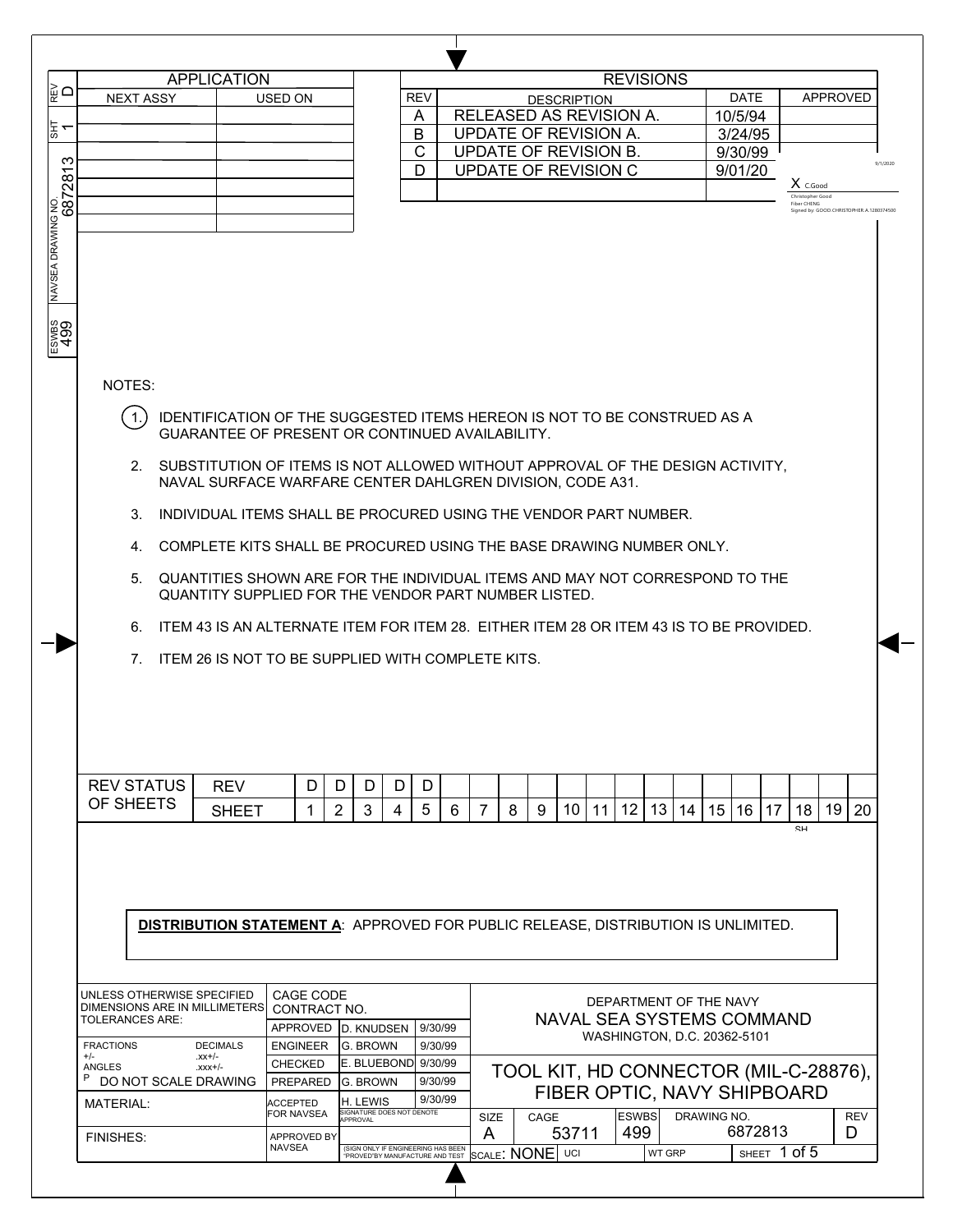| ⊺⊯ ⊇                                | <b>ITEM</b>      | NATIONAL STOCK<br><b>NUMBER</b> | QTY<br><b>REQD</b>       | COMBINATION OF ADOPTED<br>$\left(1\right)$<br><b>ITEMS</b>        | <b>RECOMMENDED</b><br>TOOLS (TL) |
|-------------------------------------|------------------|---------------------------------|--------------------------|-------------------------------------------------------------------|----------------------------------|
| ¦≅ ట<br>NAVSEA DRAWING NO.<br> <br> | NO.<br><b>NA</b> | 5180 01 416 0567                | $\overline{\phantom{a}}$ | NAVY SHIPBOARD, MIL-C-28876 FIBER<br>OPTIC TOOL KIT, COMPOSED OF: |                                  |
|                                     | 1                | 5120 00 230 6380                | 1                        | TORQUE WRENCH, 3/8" DRIVE                                         | TL-0090                          |
|                                     | $\overline{2}$   | 5120 01 144 5338                | $\mathbf{1}$             | INSERTION TOOL, TERMINUS                                          | TL-0040                          |
| ESWBS<br>499                        | 3                | 6080 01 377 4502                | 1                        | POLISHING PLATE GLASS<br>6x6x.25"                                 | TL-0062                          |
|                                     | $\overline{4}$   | 5120 01 419 2942                | $\mathbf{1}$             | INSERTION/REMOVAL TOOL,<br>ALIGNMENT SLEEVE                       | TL-0042                          |
|                                     | 6                | 5998 01 147 0198                | 1                        | REMOVAL TOOL, TERMINUS                                            | TL-0065                          |
|                                     | $\overline{7}$   | 5110 01 419 4360                | $\mathbf{1}$             | CLEAVER, FIBER OPTIC                                              | TL-0014                          |
|                                     | 8                | 5110 01 419 3137                | 1                        | STRIP TOOL, CABLE JACKET                                          | TL-0012                          |
|                                     | 9                | 5110 01 419 4361                | $\mathbf{1}$             | STRIP TOOL, BUFFER                                                | TL-0079                          |
|                                     | 10               | 5110-00-246-0975                | 1                        | STRIPPER, OFCC, 18 AWG (.0395)                                    | TL-0080                          |
|                                     | 11               | 6230 01 419 5898                | $\mathbf{1}$             | <b>FLASHLIGHT</b>                                                 | TL-0034                          |
|                                     | 12               | 5120 00 725 7347                | 1                        | SCALE, 6"                                                         | TL-0069                          |
|                                     | 13               | 6635 01 232 9536                | 1                        | <b>TWEEZERS</b>                                                   | TL-0094                          |
|                                     | 14               | 6540 01 443 7953                | $\mathbf{1}$             | SPECTACLES, NYLON UTILITY<br><b>FLEX HEAD</b>                     | TL-0071                          |
|                                     | 15               | 5120 01 145 5172                | 1                        | INSERTION TOOL 90 deg                                             | TL-0038                          |

| SIZE | CAGE            | <b>ESWBS</b> | DRAWING NO.   |                      | REV |
|------|-----------------|--------------|---------------|----------------------|-----|
|      | 53711           | 499          |               | 6872813              |     |
|      | SCALE: NONE UCI |              | <b>WT GRP</b> | $'$ SHEET $3$ of $5$ |     |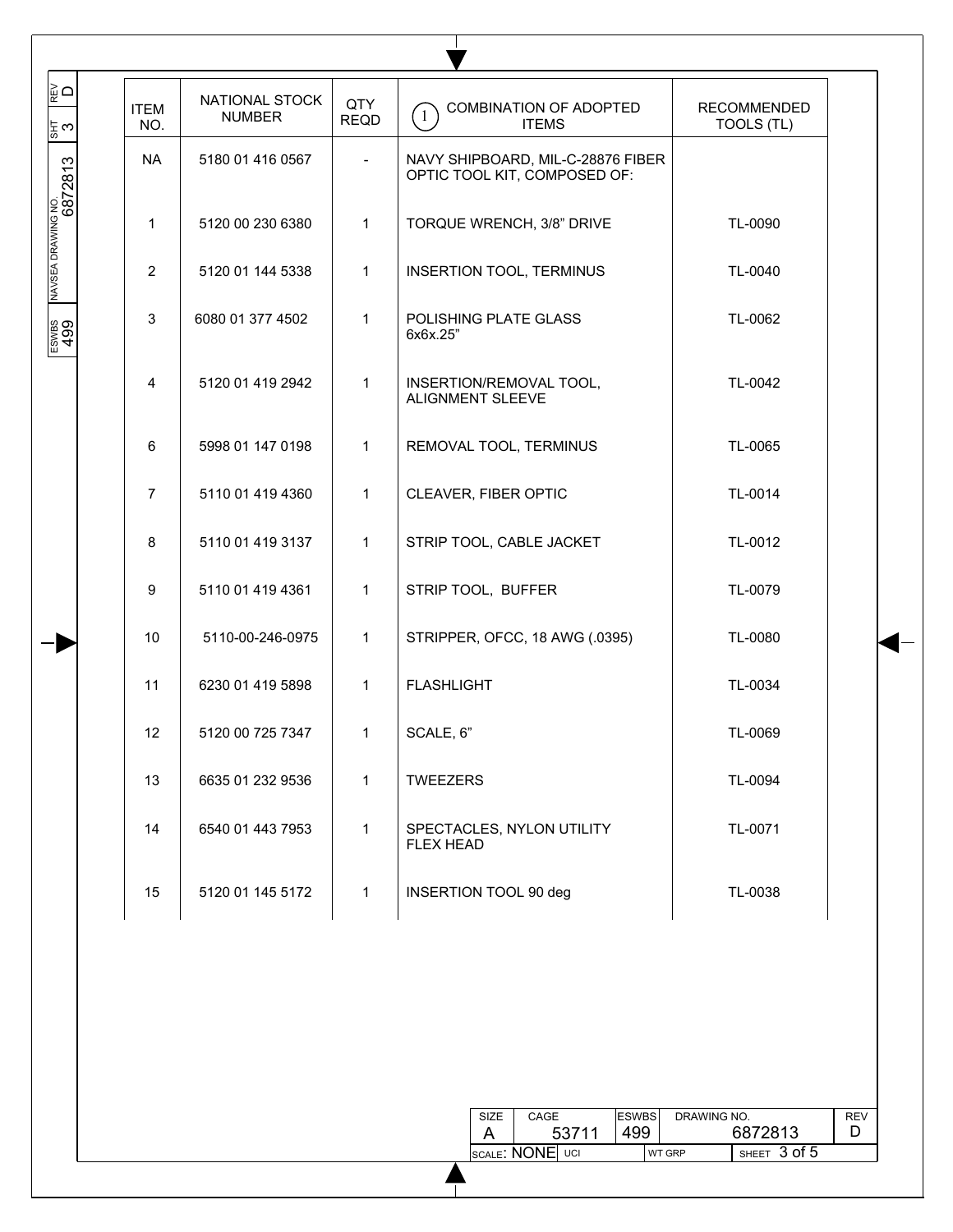| <b>ITEM</b><br>NO. | NATIONAL STOCK<br><b>NUMBER</b>                                                                                      | QTY<br><b>REQD</b>                                                        | COMBINATION OF ADOPTED<br>$\overline{1}$<br><b>ITEMS</b>                                                                                 | <b>RECOMMENDED</b><br>TOOLS (TL) |
|--------------------|----------------------------------------------------------------------------------------------------------------------|---------------------------------------------------------------------------|------------------------------------------------------------------------------------------------------------------------------------------|----------------------------------|
| 16                 | 5110 01 419 5283                                                                                                     | $\mathbf{1}$                                                              | SHEARS, KEVLAR CUTTING                                                                                                                   | TL0045                           |
| 17                 | 5120 01 419 3730                                                                                                     | $\mathbf{1}$                                                              | <b>CRIMP TOOL</b>                                                                                                                        | TL-0017                          |
| 18                 | 5120 01 419 3142                                                                                                     | $\mathbf{1}$                                                              | POLISHING TOOL                                                                                                                           | TL-0064                          |
| 19                 | <b>NONE</b>                                                                                                          |                                                                           | <b>CURING OVEN ASSEMBLY</b><br><b>COMPOSED OF:</b>                                                                                       | TL-0028                          |
|                    | 4430 01 419 6384<br>6070 01 420 7682<br>6070 01 420 0522<br>6070 01 430 4607<br>5365 01 420 3692<br>5340 01 422 2168 | 1<br>$\mathbf{1}$<br>16<br>$\mathbf{1}$<br>$\mathbf{1}$<br>$\overline{2}$ | <b>CURING OVEN</b><br><b>HEATER BLOCK</b><br><b>CURE ADAPTERS</b><br><b>CABLE STAND</b><br><b>CABLE STAND RING</b><br><b>CABLE CLIPS</b> |                                  |
| 20                 | 8125 01 439 5367                                                                                                     | $\mathbf 1$                                                               | DISPENSER SOLVENT 4 oz, LEAK<br><b>PROOF</b>                                                                                             | TL-0030                          |
| 21                 | 6650 00 994 6883                                                                                                     | $\mathbf{1}$                                                              | EYE LOUPE 7X FOR VIEWING<br><b>FIBER</b>                                                                                                 | TL-0033                          |
| 22                 | 7920 01 321 6791                                                                                                     | 25                                                                        | CLOTH CLEANING, WHITE                                                                                                                    | TL-0016                          |
| 23                 | 5350 01 376 9388                                                                                                     | $\mathbf{1}$                                                              | POLISHING PAPER, 1 MICRON<br>ALUMINUM OXIDE, MYLAR BACK<br>SHEET, 5.5"x5.5" MIN, 50 PK                                                   | TL-0057                          |
| 24                 | 5350 01 420 1454                                                                                                     | $\mathbf{1}$                                                              | POLISHING PAPER, 5 MICRON<br>ALUMINUM OXIDE, FOAM BACK<br>SHEET, 5.5"x5.5" MIN, 50 PK                                                    | TL-0058                          |
| 25                 | 8040 01 421 3510                                                                                                     | 6                                                                         | EPOXY, BI-PACK, MIL-A-24792                                                                                                              | TL-0032                          |
| 26                 | 6505 00 205 6513                                                                                                     | $\mathbf{1}$                                                              | ISOPROPYL ALCOHOL, 99%<br>PURE ANHYDROUS                                                                                                 | TL-0044                          |
| 27                 | 5120 01 438 6563                                                                                                     | 5                                                                         | SYRINGE WITH TWIST ON<br>DISPENSING NEEDLES, 3mL<br>CAPACITY FOR DISPENSING EPOXY                                                        | TL-0082                          |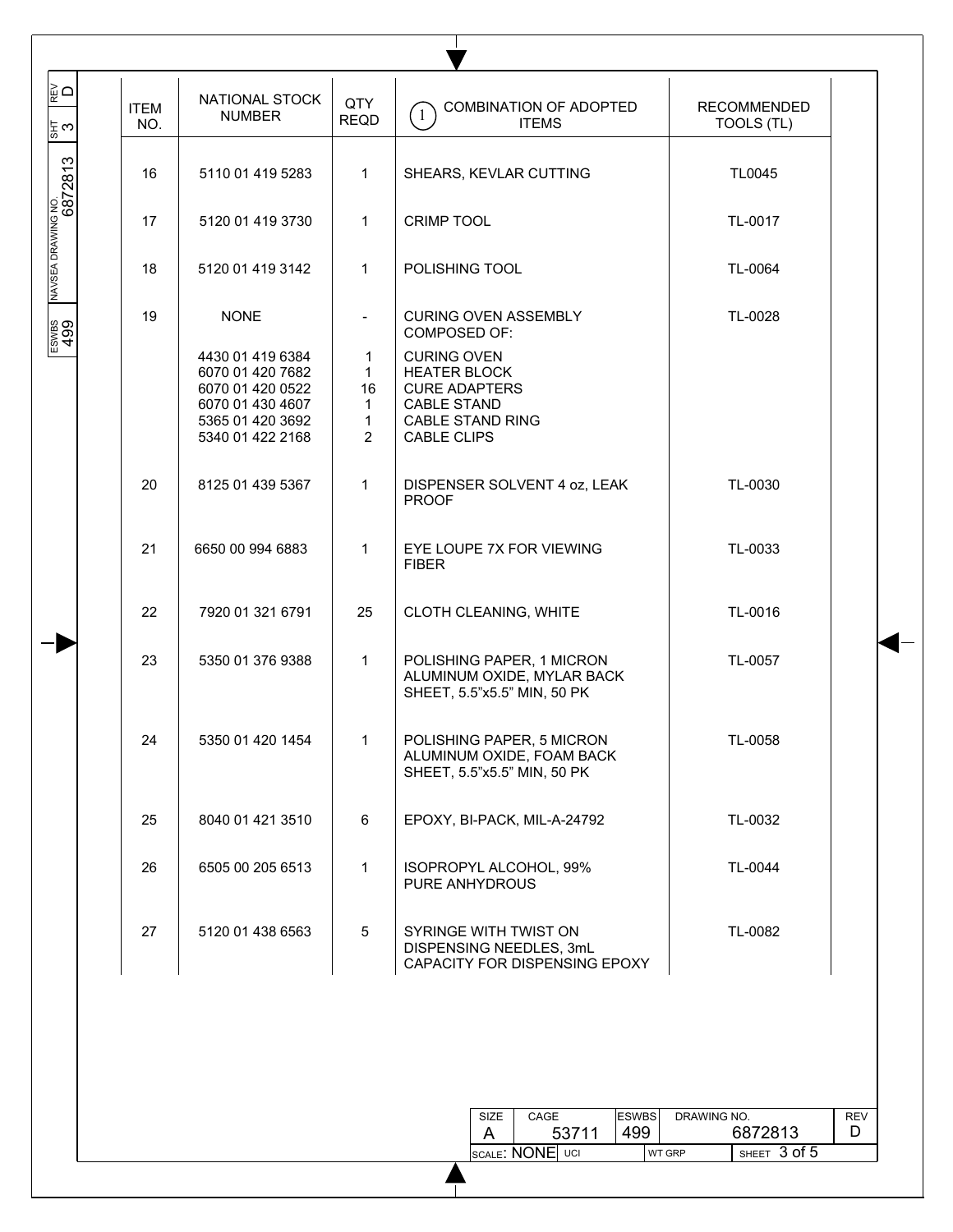| 28<br>TL-0049<br><b>NONE</b><br>MICROSCOPE, 400X COMPOSED<br>NAVSEA DRAWING NO.<br> <br> <br>$\overline{\phantom{a}}$<br>OF:<br>6650 01 420 0232<br>MICROSCOPE BODY WITH IR FILTER<br>$\mathbf 1$<br>6650 01 420 0231<br>20X EYEPIECE<br>$\mathbf 1$<br>20X OBJECTIVE<br>6650 01 420 0233<br>1.<br>6070 01 421 1234<br>1<br>CONNECTOR MOUNT, 1/8"-1/4"<br>6240 00 155 7786<br>$\mathbf{1}$<br><b>INCANDESCENT LAMP</b><br>29<br>5120 01 355 1622<br>$\mathbf{1}$<br>TL-0070<br>SOCKET, SOCKET WRENCH 1/4" HEX<br>ADAPTER FOR 3/8" DRIVE<br>30<br>TL-0097<br>8125 01 428 8839<br>1<br>WATER BOTTLE, 4 oz SQUEEZE WITH<br>CAP<br>31<br>6838 01 038 4517<br><b>CANNED AIR</b><br>TL-0013<br>$\mathbf{1}$<br>32<br>TL-0001<br>9505 01 376 9398<br>$\mathbf{1}$<br>125 UM CONNECTOR CLEANING<br>WIRE (3 EA) WITH CONTAINER<br>33<br><b>NONE</b><br>TOOLKIT CASE, MULTIPLE<br>TL-0086<br>$\mathbf 1$<br>REMOVABLE TERMINI, FIBER OPTIC,<br>NAVY SHIPBOARD<br>34<br>5120 01 419 3283<br>$\mathbf{1}$<br>BACKSHELL WRENCH, C-TYPE<br>TL-0004<br>35<br>TL-0091<br>5120 01 420 2445<br>1<br>DUAL-POST, TORQUE WRENCH<br>ADAPTER, SHELL SIZE 11<br>TRI-POST, TORQUE WRENCH<br>36<br>5120 01 420 2444<br>TL-0092<br>1<br>ADAPTER, SHELL SIZE 13<br>37<br>5120 01 420 2446<br>1<br>TRI-POST, TORQUE WRENCH<br>TL-0093<br>ADAPTER, SHELL SIZE 15<br>38<br>5120 01 424 7866<br>1<br>O-RING INSTALLATION TOOL SHELL<br>TL-0052<br>SIZE 11<br>39<br>5120 01 424 7867<br>$\mathbf{1}$<br>O-RING INSTALLATION TOOL SHELL<br>TL-0053<br>SIZE 13<br>40<br>5120 01 424 7868<br>1<br>O-RING INSTALLATION TOOL SHELL<br>TL-0054<br><b>SIZE 15</b> | R⊵ O<br>$\frac{12}{3}$ 4 | <b>ITEM</b><br>NO. | NATIONAL STOCK<br><b>NUMBER</b> | QTY<br><b>REQD</b> | COMBINATION OF ADOPTED<br>$\left(1\right)$<br><b>ITEMS</b>                  | <b>RECOMMENDED</b><br>TOOLS (TL)     |
|---------------------------------------------------------------------------------------------------------------------------------------------------------------------------------------------------------------------------------------------------------------------------------------------------------------------------------------------------------------------------------------------------------------------------------------------------------------------------------------------------------------------------------------------------------------------------------------------------------------------------------------------------------------------------------------------------------------------------------------------------------------------------------------------------------------------------------------------------------------------------------------------------------------------------------------------------------------------------------------------------------------------------------------------------------------------------------------------------------------------------------------------------------------------------------------------------------------------------------------------------------------------------------------------------------------------------------------------------------------------------------------------------------------------------------------------------------------------------------------------------------------------------------------------------------------------------------------------------------------------------|--------------------------|--------------------|---------------------------------|--------------------|-----------------------------------------------------------------------------|--------------------------------------|
|                                                                                                                                                                                                                                                                                                                                                                                                                                                                                                                                                                                                                                                                                                                                                                                                                                                                                                                                                                                                                                                                                                                                                                                                                                                                                                                                                                                                                                                                                                                                                                                                                           |                          |                    |                                 |                    |                                                                             |                                      |
| ESWBS<br>499                                                                                                                                                                                                                                                                                                                                                                                                                                                                                                                                                                                                                                                                                                                                                                                                                                                                                                                                                                                                                                                                                                                                                                                                                                                                                                                                                                                                                                                                                                                                                                                                              |                          |                    |                                 |                    |                                                                             |                                      |
|                                                                                                                                                                                                                                                                                                                                                                                                                                                                                                                                                                                                                                                                                                                                                                                                                                                                                                                                                                                                                                                                                                                                                                                                                                                                                                                                                                                                                                                                                                                                                                                                                           |                          |                    |                                 |                    |                                                                             |                                      |
|                                                                                                                                                                                                                                                                                                                                                                                                                                                                                                                                                                                                                                                                                                                                                                                                                                                                                                                                                                                                                                                                                                                                                                                                                                                                                                                                                                                                                                                                                                                                                                                                                           |                          |                    |                                 |                    |                                                                             |                                      |
|                                                                                                                                                                                                                                                                                                                                                                                                                                                                                                                                                                                                                                                                                                                                                                                                                                                                                                                                                                                                                                                                                                                                                                                                                                                                                                                                                                                                                                                                                                                                                                                                                           |                          |                    |                                 |                    |                                                                             |                                      |
|                                                                                                                                                                                                                                                                                                                                                                                                                                                                                                                                                                                                                                                                                                                                                                                                                                                                                                                                                                                                                                                                                                                                                                                                                                                                                                                                                                                                                                                                                                                                                                                                                           |                          |                    |                                 |                    |                                                                             |                                      |
|                                                                                                                                                                                                                                                                                                                                                                                                                                                                                                                                                                                                                                                                                                                                                                                                                                                                                                                                                                                                                                                                                                                                                                                                                                                                                                                                                                                                                                                                                                                                                                                                                           |                          |                    |                                 |                    |                                                                             |                                      |
|                                                                                                                                                                                                                                                                                                                                                                                                                                                                                                                                                                                                                                                                                                                                                                                                                                                                                                                                                                                                                                                                                                                                                                                                                                                                                                                                                                                                                                                                                                                                                                                                                           |                          |                    |                                 |                    |                                                                             |                                      |
|                                                                                                                                                                                                                                                                                                                                                                                                                                                                                                                                                                                                                                                                                                                                                                                                                                                                                                                                                                                                                                                                                                                                                                                                                                                                                                                                                                                                                                                                                                                                                                                                                           |                          |                    |                                 |                    |                                                                             |                                      |
|                                                                                                                                                                                                                                                                                                                                                                                                                                                                                                                                                                                                                                                                                                                                                                                                                                                                                                                                                                                                                                                                                                                                                                                                                                                                                                                                                                                                                                                                                                                                                                                                                           |                          |                    |                                 |                    |                                                                             |                                      |
|                                                                                                                                                                                                                                                                                                                                                                                                                                                                                                                                                                                                                                                                                                                                                                                                                                                                                                                                                                                                                                                                                                                                                                                                                                                                                                                                                                                                                                                                                                                                                                                                                           |                          |                    |                                 |                    |                                                                             |                                      |
|                                                                                                                                                                                                                                                                                                                                                                                                                                                                                                                                                                                                                                                                                                                                                                                                                                                                                                                                                                                                                                                                                                                                                                                                                                                                                                                                                                                                                                                                                                                                                                                                                           |                          |                    |                                 |                    |                                                                             |                                      |
|                                                                                                                                                                                                                                                                                                                                                                                                                                                                                                                                                                                                                                                                                                                                                                                                                                                                                                                                                                                                                                                                                                                                                                                                                                                                                                                                                                                                                                                                                                                                                                                                                           |                          |                    |                                 |                    |                                                                             |                                      |
|                                                                                                                                                                                                                                                                                                                                                                                                                                                                                                                                                                                                                                                                                                                                                                                                                                                                                                                                                                                                                                                                                                                                                                                                                                                                                                                                                                                                                                                                                                                                                                                                                           |                          |                    |                                 |                    |                                                                             |                                      |
|                                                                                                                                                                                                                                                                                                                                                                                                                                                                                                                                                                                                                                                                                                                                                                                                                                                                                                                                                                                                                                                                                                                                                                                                                                                                                                                                                                                                                                                                                                                                                                                                                           |                          |                    |                                 |                    | <b>ESWBS</b><br><b>SIZE</b><br>CAGE<br>499<br>53711<br>A<br>SCALE: NONE UCI | DRAWING NO.<br><b>REV</b><br>6872813 |